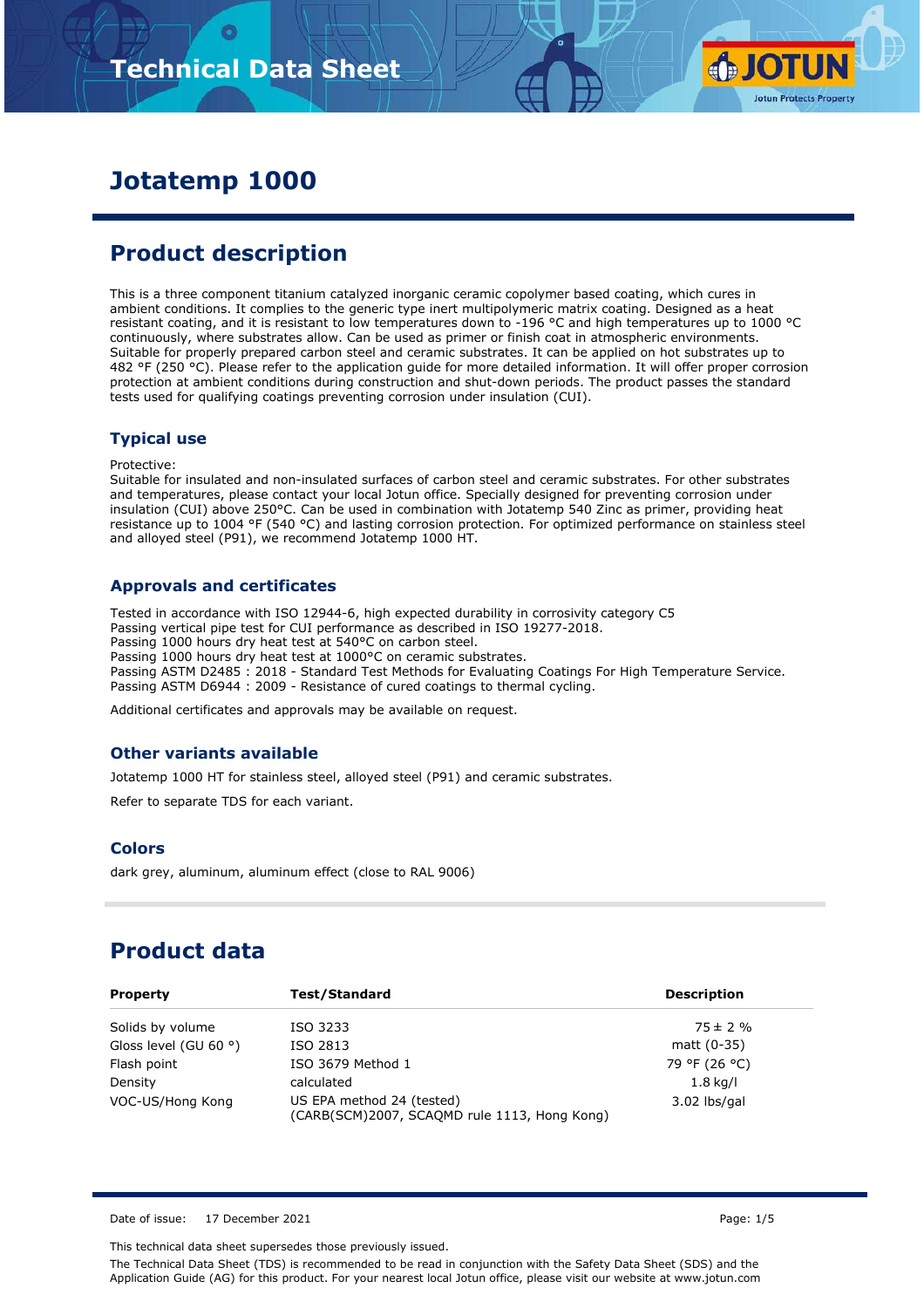

The provided data is typical for factory produced products, subject to slight variation depending on color. Gloss description: According to Jotun Performance Coatings' definition. All data is valid for mixed paint.

**Film thickness per coat**

#### **Typical recommended specification range**

| Dry film thickness         | 4 mils $(100 \mu m)$                             | $-6$ mils (150 $\mu$ m)                           |
|----------------------------|--------------------------------------------------|---------------------------------------------------|
| Wet film thickness         | 5 mils $(130 \mu m)$                             | $-8$ mils (200 $\mu$ m)                           |
| Theoretical spreading rate | 310 ft <sup>2</sup> /gal (7.5 m <sup>2</sup> /l) | $-200$ ft <sup>2</sup> /gal (5 m <sup>2</sup> /l) |

In one-coat systems, dry film thickness up to 200 µm can be applied.

## **Surface preparation**

To secure lasting adhesion to the subsequent product all surfaces shall be clean, dry and free from any contamination.

#### **Surface preparation summary table**

|                    | <b>Surface preparation</b>                      |                                                     |  |  |
|--------------------|-------------------------------------------------|-----------------------------------------------------|--|--|
| <b>Substrate</b>   | Minimum                                         | Recommended                                         |  |  |
| Carbon steel       | St 2 (ISO 8501-1) or SSPC SP-2.                 | Sa 21/2 (ISO 8501-1) or NACE No. 2 /<br>SSPC SP-10. |  |  |
| Ceramic substrates | The surface shall be clean and dry.             | The surface shall be clean and dry.                 |  |  |
| Coated surfaces    | Clean, dry and undamaged compatible<br>coating. | Clean, dry and undamaged compatible<br>coating.     |  |  |

## **Application**

#### **Application methods**

The product can be applied by

| Spray: | Use airless spray.                                                                                                 |
|--------|--------------------------------------------------------------------------------------------------------------------|
| Brush: | Recommended for stripe coating and small areas. Care must be taken to achieve the<br>specified dry film thickness. |

Date of issue: 17 December 2021 **Page: 2/5** 

This technical data sheet supersedes those previously issued.

The Technical Data Sheet (TDS) is recommended to be read in conjunction with the Safety Data Sheet (SDS) and the Application Guide (AG) for this product. For your nearest local Jotun office, please visit our website at www.jotun.com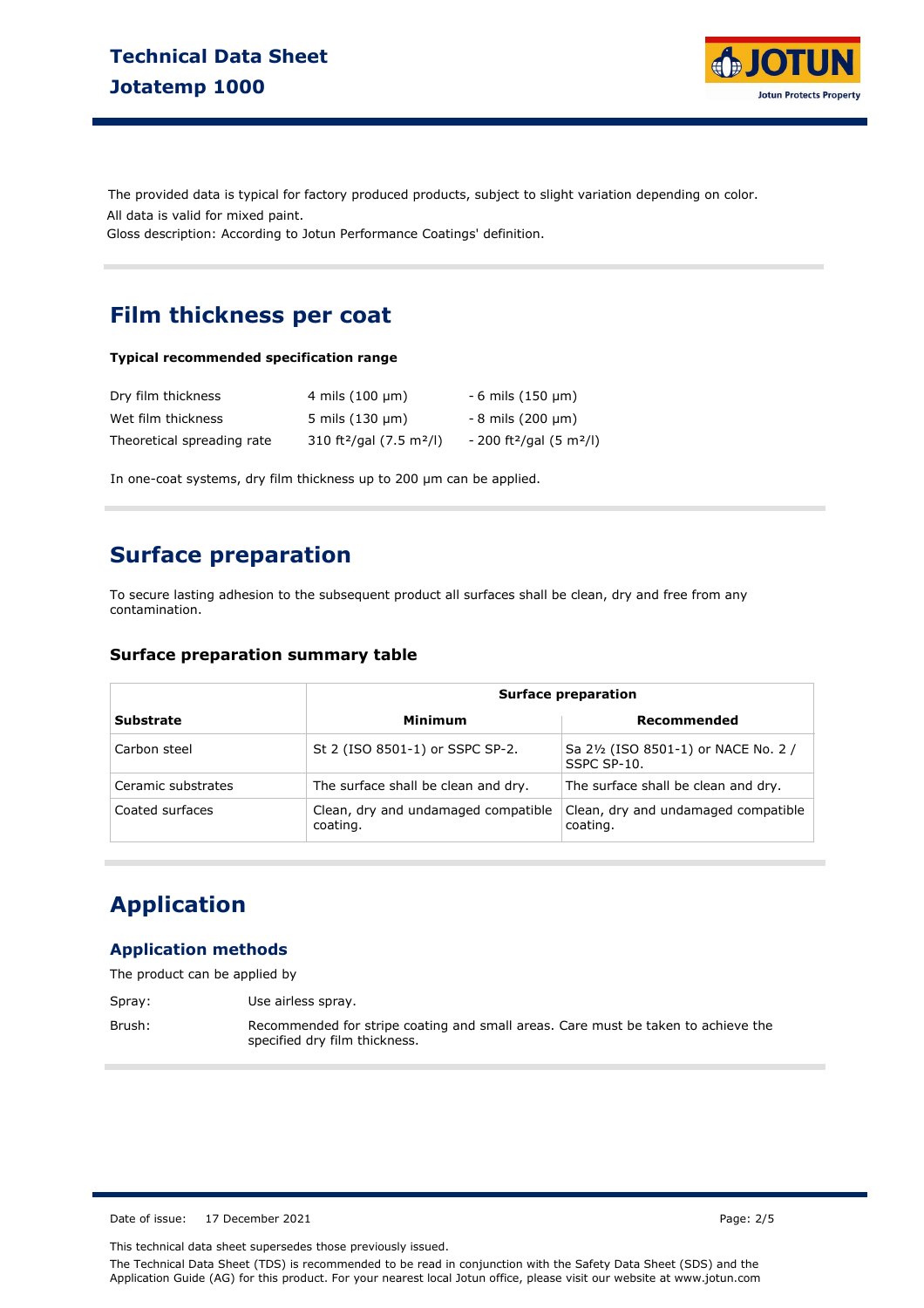

### **Product mixing ratio (by volume)**

| Jotatemp 1000 Comp A | $110$ part(s)    |
|----------------------|------------------|
| Jotatemp 1000 Comp B | 1 part $(s)$     |
| Jotatemp 1000 Comp C | $2.5$ part $(s)$ |

Mix component A and component C thoroughly before adding component B.

#### **Thinner/Cleaning solvent**

Thinner: Jotun Thinner No. 7 / Jotun Thinner No. 10

To achieve the best spraying properties the product can be thinned 3-5% by volume before application.

**Note:** Korean VOC regulation "Korea Clean Air Conservation Act" and its corresponding thinning limit will prevail over recommended thinning volumes.

#### **Guiding data for airless spray**

| Nozzle tip (inch/1000):       | 17-23            |
|-------------------------------|------------------|
| Pressure at nozzle (minimum): | 150 bar/2100 psi |

### **Drying and Curing time**

Temperatures: -10°C = 14°F / -5°C = 23°F / 0°C = 32°F / 5°C = 41°F / 10°C = 50°F / 15°C = 59°F / 23°C = 73°F / 35°C = 95°F / 40°C = 104°F / 100°C = 212°F

| Substrate temperature       |      | 10 °C 15 °C 23 °C 40 °C 100 °C |                       |             |  |
|-----------------------------|------|--------------------------------|-----------------------|-------------|--|
| Surface (touch) dry         |      | 5.5 h 3 h 2.5 h 1.5 h 1.5 min  |                       |             |  |
| Walk-on-dry                 | 24 h |                                | 18 h 6 h 3.5 h 15 min |             |  |
| Dried to over coat, minimum | 24 h |                                | 18h 6h 3.5h 0min      |             |  |
| Dried/cured for service     | 4 d  | 3 d                            | 24 h                  | 18 h 15 min |  |

For maximum overcoating intervals, refer to the Application Guide (AG) for this product.

Due to the fast evarporation above 100°C, instant drying is expected. Drying and curing times are determined under controlled temperatures and relative humidity below 85 %, and at average of the DFT range for the product.

Surface (touch) dry: The state of drying when slight pressure with a finger does not leave an imprint or reveal tackiness.

Walk-on-dry: Minimum time before the coating can tolerate normal foot traffic without permanent marks, imprints or other physical damage.

Dry to over coat, minimum: The recommended shortest time before the next coat can be applied.

Dried/cured for service: Minimum time before the coating can be permanently exposed to the intended environment/medium.

Date of issue: 17 December 2021 **Page: 3/5** Page: 3/5

This technical data sheet supersedes those previously issued.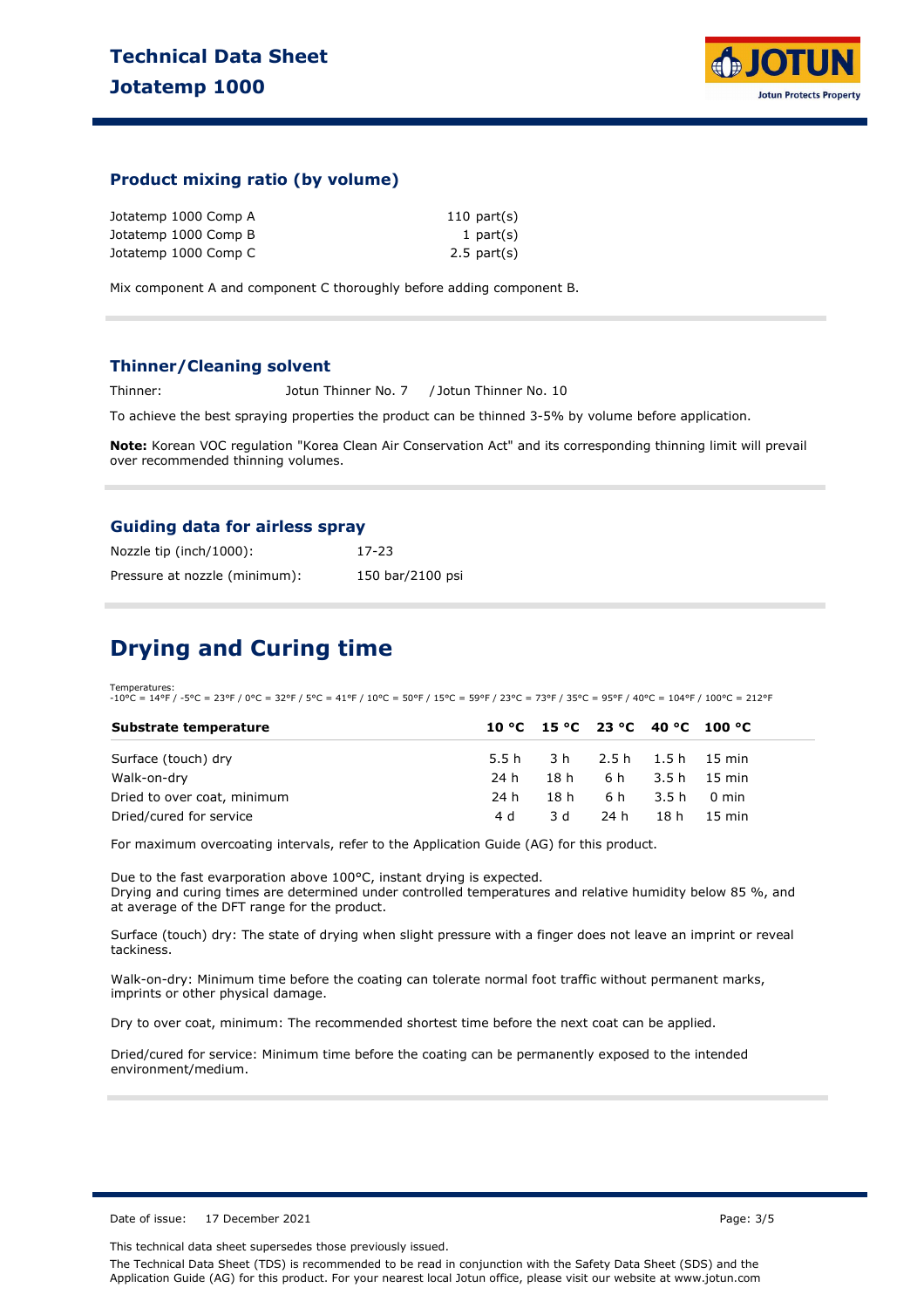

## **Induction time and Pot life**

Temperatures: 15°C = 59°F / 23°C = 73°F

| <b>Paint temperature</b> | 10 °C 15 °C 23 °C 40 °C |       |  |
|--------------------------|-------------------------|-------|--|
| Pot life                 | 10h 8h                  | 6h 4h |  |

### **Heat resistance**

Carbon steel: Continuous: 540°C

Ceramic substrates: Continuous: 1000°C

The continuous operational temperature limits are based on the substrate's heat resistant properties.

## **Product compatibility**

Depending on the actual exposure of the coating system, various primers and topcoats can be used in combination with this product. Some examples are shown below. Contact Jotun for specific system recommendation.

| Previous coat:   | zinc silicate, inert multipolymeric matrix, itself |
|------------------|----------------------------------------------------|
| Subsequent coat: | silicone, itself                                   |

## **Packaging (typical)**

|                      | Volume   | <b>Size of containers</b> |  |  |
|----------------------|----------|---------------------------|--|--|
|                      | (liters) | (liters)                  |  |  |
| Jotatemp 1000 Comp A | 4.4      | 5                         |  |  |
| Jotatemp 1000 Comp B | 0.04     | 0.25                      |  |  |
| Jotatemp 1000 Comp C | 0.1      |                           |  |  |

 $4.4$  l = 1.16 gal  $0.04$  l = 0.008 gal  $0.1$  l = 0.026 gal

The volume stated is for factory made colors. Note that local variants in pack size and filled volumes can vary due to local regulations.

### **Storage**

The product must be stored in accordance with national regulations. Keep the containers in a dry, cool, well ventilated space and away from sources of heat and ignition. Containers must be kept tightly closed. Handle with care.

Storage temperature not to exceed 104 °F (40 °C).

Date of issue: 17 December 2021 **Page: 4/5** 

This technical data sheet supersedes those previously issued.

The Technical Data Sheet (TDS) is recommended to be read in conjunction with the Safety Data Sheet (SDS) and the Application Guide (AG) for this product. For your nearest local Jotun office, please visit our website at www.jotun.com